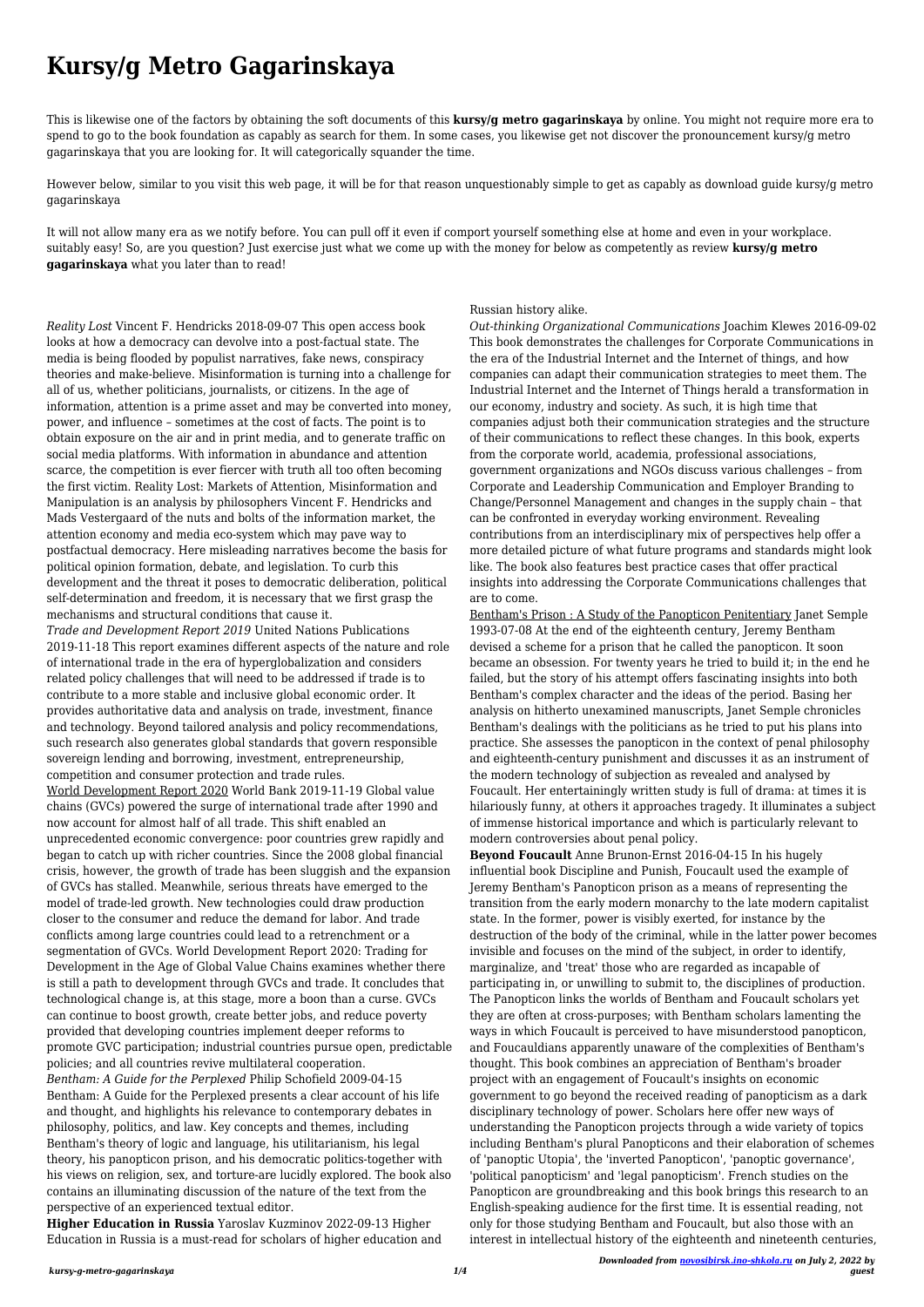*Downloaded from [novosibirsk.ino-shkola.ru](http://novosibirsk.ino-shkola.ru) on July 2, 2022 by guest*

and those studying contemporary surveillance and society. The City in Russian History Michael F. Hamm 1976

**Theories of Social Order** Michael Hechter 2009 This newly expanded and reorganized collection of readings provides a compelling exploration of what arguably remains the single most important problem in social theory: the problem of social order.

*Let Magic Happen* Magician Notebooks 2019-09-23 You are looking for a great notebook? Lucky you found us! This fashionable themed notebook leaves you all freedom in creating every content you need and is a faithful companion in your everyday life. This individual design is rounded off by 120 pages of cream-white colored paper and a beautiful matt premium cover. The notebook has been designed by independent designers who you will support with every purchase. A great gift idea for the birthday of friends or as a gift for a special person. Also check out our other journals, maybe you'll find another one that you like as well. **The Nation-state and Global Order** Walter C. Opello 2004 Opello &

Rosow argue that the current neoliberal state does not represent a new form, but is an attempt to reconstitute the managerial state in the context of globalization.

*Civil Religion* Ronald Beiner 2010-10-25 Civil Religion offers philosophical commentaries on more than twenty thinkers stretching from the sixteenth to the twentieth century. It examines four important traditions within the history of modern political philosophy. The civil religion tradition, principally defined by Machiavelli, Hobbes and Rousseau, seeks to domesticate religion by putting it solidly in the service of politics. The liberal tradition pursues an alternative strategy of domestication by seeking to put as much distance as possible between religion and politics. Modern theocracy is a militant reaction against liberalism, reversing the relationship of subordination asserted by civil religion. Finally, a fourth tradition is defined by Nietzsche and Heidegger. Aspects of their thought are not just modern, but hypermodern, yet they manifest an often-hysterical reaction against liberalism that is fundamentally shared with the theocratic tradition. Together, these four traditions compose a vital dialogue that carries us to the heart of political philosophy itself.

The Rise and Decline of the State Martin van Creveld 1999-08-26 This unique volume traces the history of the state from its beginnings to the present day.

**Russia 2025** M. Lipman 2013-11-14 Russia 2025 offers a compelling insight into Russia's future by exploring thematic scenarios ranging from politics to demographics. The widening rift between a modernizing, post-Communist society and a paternalistic government will ultimately shape developments in the coming years and will impact on state-society and Center-periphery relations.

*Holy Nations and Global Identities* Annika Hvithamar 2009-09-28 Combining the insights of scholars from the fields of religion, history, sociology and political science this book brings together genuine theoretical explorations and original case studies on civil religion, nationalism and globalization.

**An Utterly Dark Spot** Miran Božovič 2000 Two concepts of special interest to contemporary theorists--the gaze and the body--approached in a fresh and fascinating way

Theater as Metaphor Elena Penskaya 2019-05-20 The papers of the present volume investigate the potential of the metaphor of life as theater for literary, philosophical, juridical and epistemological discourses from the Middle Ages through modernity, and focusing on traditions as manifold as French, Spanish, Italian, German, Russian and Latin-American.

**UNCTAD Handbook of Statistics 2019** United Nations Conference on

Trade and Development (UNCTAD) 2019-12-10 This publication was first launched in 1967. Over the past 50 years, the handbook has evolved to incorporate new statistics and ensure that readers have access to the best possible information available. This edition continues in this tradition and introduces 'nowcasted' estimates for total merchandised trade, total services trade and GDP on a worldwide basis.

*Constitution and Production of Mathematics in the Cyberspace* Maria Aparecida Viggiani Bicudo 2020-04-29 This book brings together various studies that assume phenomenology to analyze how mathematics education is affected by the experience of being in the cyberspace. The authors of the chapters included in this contributed volume work with the theoretical framework developed by authors such as Edmund Husserl, Martin Heidegger and Maurice Merleau-Ponty to investigate how mathematics is produced and comprehended in a new way of being in the world, with digital technologies. The aim of this book is not to explain the tools used and how one works with them in the cyberspace,

aiming at better teaching and learning mathematics. Its purpose is to present philosophical investigations that contribute to the understanding of the complexity of the world in which we are being researchers and mathematics teachers. By doing so, Constitution and Production of Mathematics in the Cyberspace – A Phenomenological Approach will help researchers and mathematics teachers understand their role in a world in which the experience of teaching and learning mathematics is being radically changed by new technologies and new ways of being in this world.

*Women and Trade* World Bank;World Trade Organization 2020-09-04 Trade can dramatically improve women's lives, creating new jobs, enhancing consumer choices, and increasing women's bargaining power in society. It can also lead to job losses and a concentration of work in low-skilled employment. Given the complexity and specificity of the relationship between trade and gender, it is essential to assess the potential impact of trade policy on both women and men and to develop appropriate, evidence-based policies to ensure that trade helps to enhance opportunities for all. Research on gender equality and trade has been constrained by limited data and a lack of understanding of the connections among the economic roles that women play as workers, consumers, and decision makers. Building on new analyses and new sexdisaggregated data, Women and Trade: The Role of Trade in Promoting Gender Equality aims to advance the understanding of the relationship between trade and gender equality and to identify a series of opportunities through which trade can improve the lives of women.

**Peripheralization** Matthias Naumann 2013-01-12 Peripheries emerge as a result of shifts in economic and political decision-making at various scales. Therefore peripheral spaces are not a "natural" phenomenon but an outcome of the intrinsic logic of uneven geographical development in capitalist societies. Discussing examples from Germany, Eastern Europe, Turkey, Iraqi Kurdistan, Pakistan, India and Brazil, the volume describes the social production of peripheries from different theoretical and methodological perspectives. In so doing, it argues in favour of a repoliticization of the recent debate on peripheralization.

**The Global Trade Slowdown** Cristina Constantinescu 2015-01-21 This paper focuses on the sluggish growth of world trade relative to income growth in recent years. The analysis uses an empirical strategy based on an error correction model to assess whether the global trade slowdown is structural or cyclical. An estimate of the relationship between trade and income in the past four decades reveals that the long-term trade elasticity rose sharply in the 1990s, but declined significantly in the 2000s even before the global financial crisis. These results suggest that trade is growing slowly not only because of slow growth of Gross Domestic Product (GDP), but also because of a structural change in the trade-GDP relationship in recent years. The available evidence suggests that the explanation may lie in the slowing pace of international vertical specialization rather than increasing protection or the changing composition of trade and GDP.

Body Politic Arnold D. Harvey 2007 The idea that there is an analogy between the social collective and the human body originated more than twenty-five centuries ago. It was known to Plato and St. Paul, and was adopted by state functionaries in the Middle Ages and Renaissance, and by academics in the Nineteenth Century. In the early Twentieth Century the notion was taken up by military theorists and contributed to the formulation of new tactical and strategic doctrines, and it has resurfaced again in the IT era. At each stage the idea has been elaborated and given new emphases; for two millennia it has been part of the vocabulary in which successive generations have attempted to articulate their developing ideas about society. This book is more than simply a history of a political metaphor however: it is a history of how metaphor may be converted into action. What reviewers said of earlier books by A.D. Harvey: ''Collisions of Empire is a vast, complex, and brilliant mosaic, each individual tessera of which is hard-edged and glittering.'' Richard Holmes, Times Literary Supplement. '''Excellent... [A.D. Harvey] is a master of the concrete, the adroit displayer of the precious scrap of hard fact.'' Kathryn Hughes, Daily Telegraph. "Arnold Harvey has written an energetic and eclectic book reflecting on the implications of the idea that society can be seen as a body. He takes us from ancient India to computer hackers, provides quotations rich and strange and explores the by-ways of assassination and aerial warfare. Engrossing." Prof. Robert Bartlett, Dept. of Mediaeval History, University of St Andrews, St Andrews KY16 9AL, Scotland *Political Atlas of the Modern World* Andrei Melville 2011-08-02 The Political Atlas of the Modern World is a unique reference source which

addresses these questions by providing a comparative study of the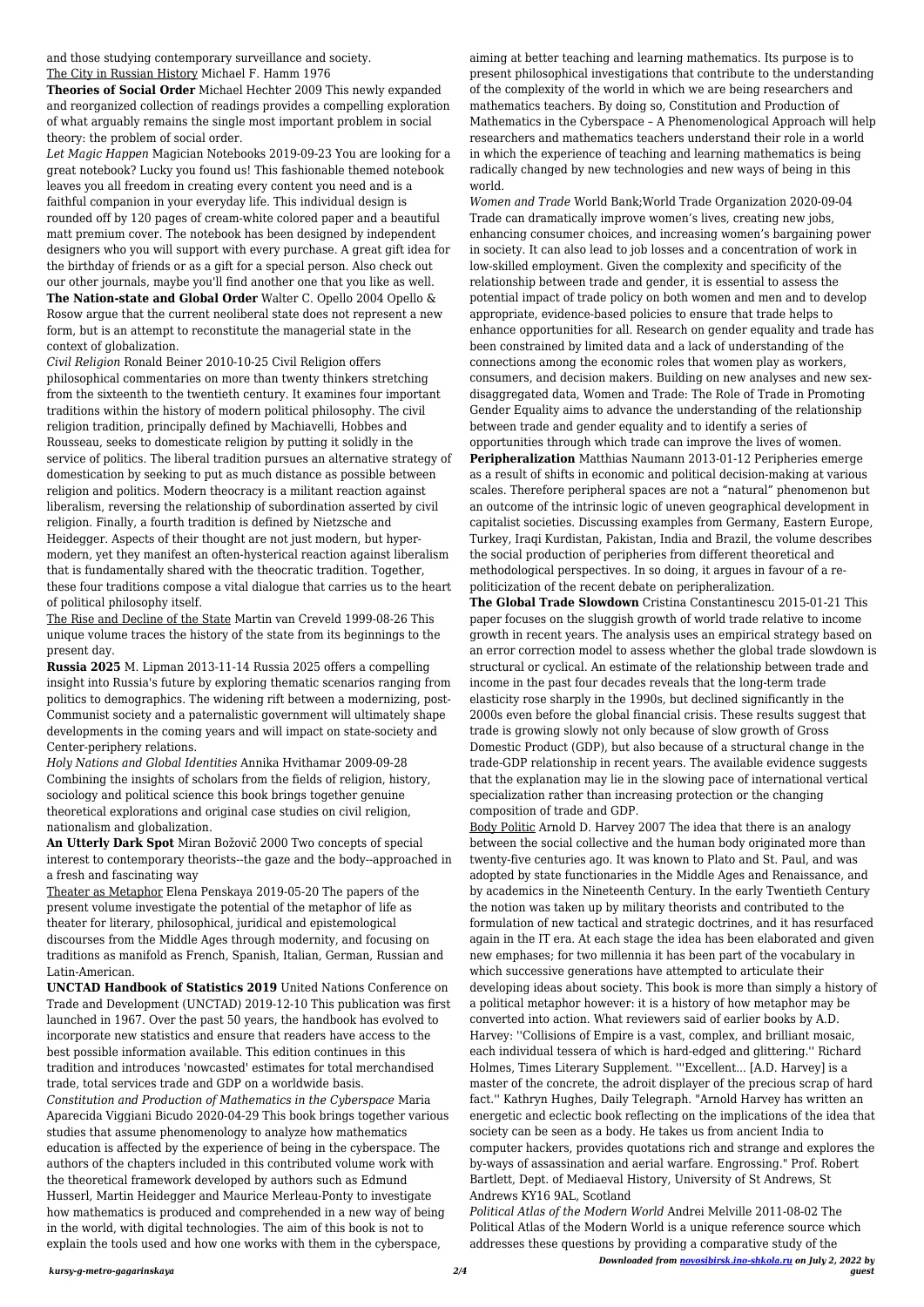*Downloaded from [novosibirsk.ino-shkola.ru](http://novosibirsk.ino-shkola.ru) on July 2, 2022 by guest*

political systems of all 192 countries of the world. Uses quantitative data and multidimensional statistical analysis Ranks countries according to five indices of political development: stateness, external and internal threats, potential of international influence, quality of life, institutional basis of democracy Illustrated throughout with tables and diagrams. *Center and Periphery* Edward Shils 1975

Contemporary Europe Richard Sakwa 2012-03-28 This fully revised third edition provides a wide-ranging introduction to political, economic and social life across the whole continent. Ideal for students new to the subject, this popular text stimulates fresh thinking on issues and debates. **The SAGE Handbook of the Sociology of Religion** James A Beckford 2007-10-29 "In their introduction to this Handbook, the editors affirm: 'Many sociologists have come to realise that it makes no sense now to omit religion from the repertoire of social scientific explanations of social life'. I wholeheartedly agree. I also suggest that this wide-ranging set of essays should become a starting-point for such enquiries. Each chapter is clear, comprehensive and well-structured - making the Handbook a real asset for all those engaged in the field." - Grace Davie, University of Exeter "Serious social scientists who care about making sense of the world can no longer ignore the fact that religious beliefs and practices are an important part of this world... This Handbook is a valuable resource for specialists and amateurs alike. The editors have done an exceptionally fine job of incorporating topics that illuminate the range and diversity of religion and its continuing significance throughout the world." - Robert Wuthnow, Princeton University At a time when religions are increasingly affecting, and affected by, life beyond the narrowly sacred sphere, religion everywhere seems to be caught up in change and conflict. In the midst of this contention and confusion, the sociology of religion provides a rich source of understanding and explanation. This Handbook presents an unprecedentedly comprehensive assessment of the field, both where it has been and where it is headed. Like its many distinguished contributors, its topics and their coverage are truly global in their reach. The Handbook's 35 chapters are organized into eight sections: basic theories and debates; methods of studying religion; social forms and experiences of religion; issues of power and control in religious organizations; religion and politics; individual religious behaviour in social context; religion, self-identity and the life-course; and case studies of China, Eastern Europe, Israel, Japan, and Mexico. Each chapter establishes benchmarks for the state of sociological thinking about religion in the 21st century and provides a rich bibliography for pursuing its subject further. Overall, the Handbook stretches the field conceptually, methodologically, comparatively, and historically. An indispensable source of guidance and insight for both students and scholars. Choice 'Outstanding Academic Title' 2009

**Quality Management for Organizational Excellence** Shane Parsons 2021-12-07 Quality is defined as the fitness for intended use and how well the products perform its functions. Management of the consistency of an organization's products and services and their quality is referred to as quality management. Its main components are quality planning, quality assurance, quality control and quality movement. It makes use of quality assurance and control of the processes as well as products in order to achieve consistent qualities. The quality of the product also depends on its price. The primary focus of quality management is to fulfill customer requirements and aim to exceed customers' expectations. This book elucidates the concepts and innovative models around prospective developments with respect to quality management. It presents this complex subject in the most comprehensible and easy to understand language. This textbook will serve as a valuable source of reference for those interested in this field. *Center* Liah Greenfeld 1988-12-29 There are several concepts within the social sciences that refer to the fundamental realities on which the various disciplines focus their attention. The concept of the "center," as defined by Edward Shils, has such a status in sociology, for it deals with and attempts to provide an answer to the central question of the discipline—the question of the constitution of society. "Center" is a commonly used term with a variety of meanings. According to editors Liah Greenfeld and Michel Martin, "center" carries a twofold meaning when used as a concept. In its first sense, it is a synonym for "central value system," referring to irreducible values and beliefs that establish the identity of individuals and bind them into a common universe. In its second sense, "center" refers to "central institutional system," the authoritative institutions and persons who often express or embody the central value system. Both meanings imply a corresponding idea of "periphery," referring both to the elements of society that need to be integrated and to institutions and persons who lack authority. The

original essays compiled in this volume examine and apply the concept of the center in different contexts. The contributors come from a broad range of disciplines—classics, religion, philosophy, history, literary criticism, anthropology, political science, and sociology—which serves to underscore the far-reaching significance of the Shilsean theory of society. The interrelated subsets of the "center-periphery" theme addressed here include: symbolic systems, intellectuals, the expansion of the center into the periphery, parallel concepts in the work of other scholars besides Shils, and the paths of research inspired by these concepts. The volume features an introspective essay by Shils himself, in which he reexamines his central ideas in the light of new experiences and the ideas of others, some of them contained in this volume. By drawing together such diverse scholars around a unified idea, this collection achieves a cohesion that makes it an exciting contribution to the comparative analysis of social and cultural systems. A collective effort in social theory, Center: Ideas and Institutions is a testimony to the breadth and complexity of one of man's ideas.

**Salvation Goods and Religious Markets** Jurg Stolz 2008 The idea that religion has to succeed in a «market», selling «salvation goods», has proved to be extremely attractive to scholars in sociology and the study of religion. Max Weber used the term «salvation good» to compare different religious traditions. Pierre Bourdieu employed the term in order to analyze «religious economy». And recently, an American group of researchers advocating «rational choice of religion» put the theme at the forefront of current debates. This book - the fruit of an International Congress in Lausanne in April 2005 - brings together leading specialists in the fields of sociology and the study of religion who discuss the terms «salvation goods» (or religious goods) and «religious market». The authors test the applicability of these concepts by using specific examples and they either deliberately advocate or criticize Weberian, Bourdieusian or rational-choice perspectives.

*Review of Maritime Transport 2019* United Nations 2019-10-30 World maritime trade lost momentum in 2018, with volumes expanding at 2.7 per cent, below the historical averages of 3.0 per cent and 4.1 per cent recorded in 2017. Total volumes are estimated to have reached 11 billion tons, an all-time high, according to UNCTAD records. UNCTAD is projecting 2.6 per cent growth in 2019 and an annual average growth rate of 3.4 per cent for the period 2019-2024. However, the outlook remains challenging, given the heightened uncertainty regarding trade policy and wide-ranging downside risks clouding the horizon. In 2018, world merchandise trade growth decelerated at an unexpected rate, and tariffs on trade between China and the United States of America escalated amid mounting trade tensions and a proliferation of national trade-restrictive measures. Apart from trade policy crosscurrents, geopolitics and sanctions, environmental concerns, fuel economics and tensions involving the Strait of Hormuz - a strategic maritime chokepoint - were in the headlines. Other forces at work continued to slowly reshape the maritime transport landscape. A new normal, contrasting with the historical perspective, appears to be taking hold. This trend is characterized by overall moderate growth in the global economy and trade, a supply chain restructuring in favour of more regionalized trade flows, a continued rebalancing of the Chinese economy, a larger role of technology and services in value chains and logistics, intensified and more frequent natural disasters and climate-related disruptions, and an accelerated environmental sustainability agenda with an increased awareness of the impact of global warming. A transition to the new normal calls for an improved understanding of the main issues at stake, better planning, and flexible and forward-looking-policies that can effectively anticipate change and enable appropriate response measures that take into account the heterogenous nature of developing countries as a group and their varied local conditions and needs.. **Post-Socialist Urban Infrastructures** Tauri Tuvikene 2019-06-03 Post-Socialist Urban Infrastructures critically elaborates on often forgotten, but some of the most essential, aspects of contemporary urban life, namely infrastructures, and links them to a discussion of post-socialist transformation. As the skeletons of cities, infrastructures capture the ways in which urban environments are assembled and urban lives unfold. Focusing on post-socialist cities, marked by neoliberalisation, polarisation and hybridity, this book offers new and enriching perspectives on urban infrastructures by centering on the often marginalised aspects of urban research—transport, green spaces, and water and heating provision. Featuring cases from West and East alike, the book covers examples from Azerbaijan, Bulgaria, Serbia, Croatia, Germany, Russia, Georgia, Lithuania, Poland, the Czech Republic, Tajikistan, and India. It provides original insights into the infrastructural